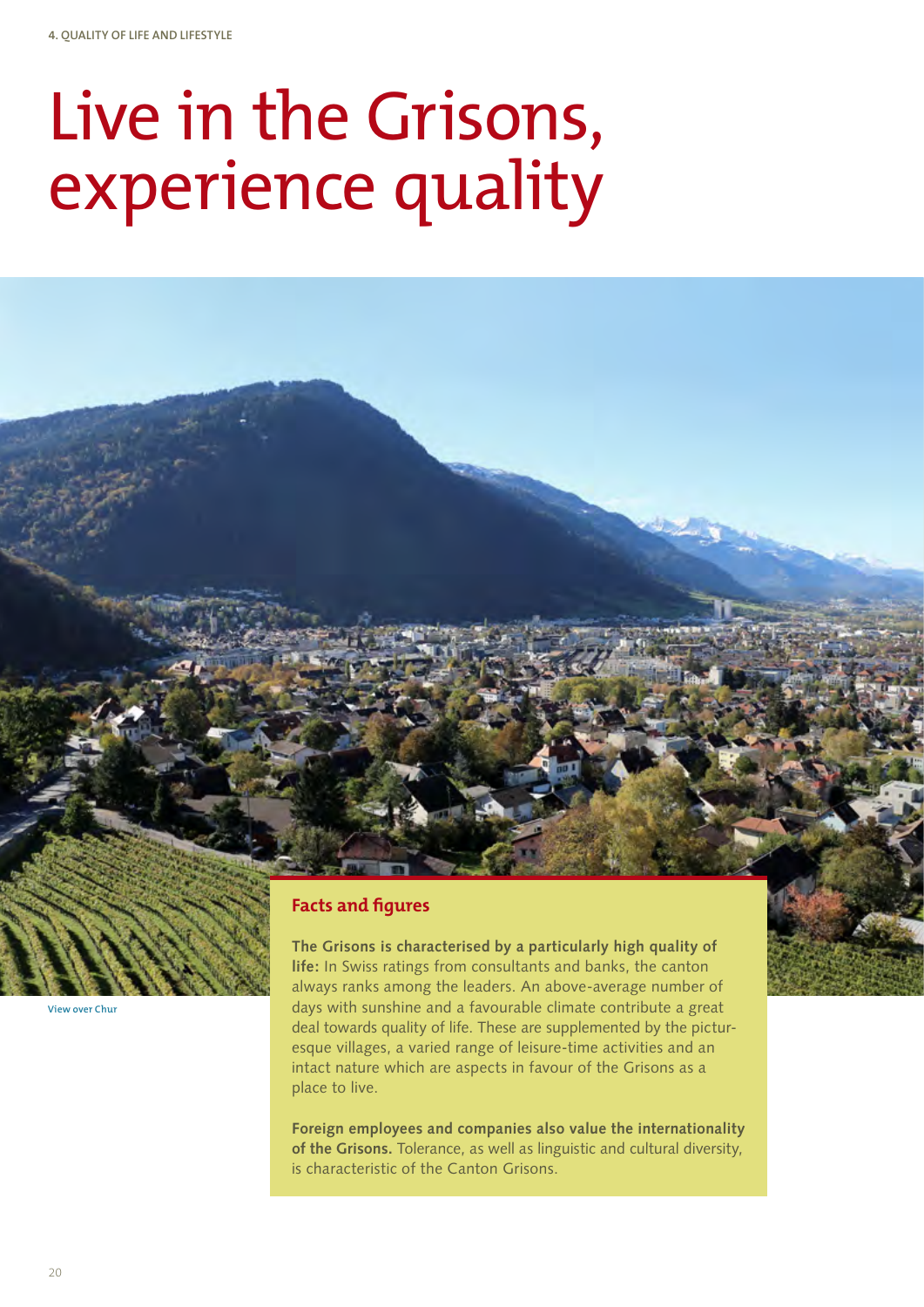

Understanding among the people of the approx. 150 valleys of the Canton Grisons is excellent, despite the range of several different languages and dialects spoken here. In among the nearly 1000 mountain peaks are high-tech companies as well as traditional skilled craftsmen. Cosmopolitanism and still a strong bond to the mountains is a trademark of the Canton Grisons. And it is this trademark which guarantees real quality of life. The cosmopolitanism is expressed in the infrastructure ranging from an expansive transport network to the many educational and leisure-time activities available. The strong bond to the mountains, on the other hand, provides the opportunity to slow down and relax. In this way, the Grisons provides inspiration and strength for new entrepreneurial high performance, either alone or with other people.

#### **Pristine natural experiences**

The versatility of the Grisons is shown in the countryside. From high alpine mountains and glaciers to the mediterranean-feeling Rhine Valley with its vineyards which fascinate locals and tourists alike. Clean lakes and rivers are inviting for a swim in summer, the fresh air for a deep breath and relaxation – and always the next beautiful village just around the corner. Thanks to the short distances involved, anywhere and everywhere can be reached quickly and comfortably by train, bus, car or even by bicycle.

#### **Leisure time and sporting activities**

The most popular holiday destination in Switzerland both summer and winter: Naturalists and sport enthusiasts find everything that their hearts could wish for. More than 40 famous holiday destinations, including St. Moritz, the Engadin, Klosters Davos, Laax or Arosa Lenzerheide, await visitors with numerous activities in the categories of skiing, snowboarding, cross-country skiing, ice hockey, bob, climbing, biking, tennis, hiking, swimming and many more. Golf enthusiasts have also favoured the Grisons for many years now. Fifteen courses in the most beautiful scenery are waiting for the tee off. The next course is just around the corner. And not to be forgotten: The legendary, historic railway routes of the Glacier, Bernina and Arosa Express – unforgettable alpine experiences for rail passengers.

> Working and living – the Grisons offers quality for both

#### **Culture and events**

A complete leisure-time offer must include a varied and lively culture scene. Thanks also to the numerous tourist destinations and their excellent infrastructure, guests and inhabitants of the Grisons have a wide range of offers to choose from. These include different museums and galleries, theatre, concerts, festivals and regular events organised by cultural and tourism associations. There are also many world-cup sporting events staged each year for ski, snowboard, cross-country skiing, ice hockey, polo, bob and biking. Active people always get their money's worth.

#### **Key Figures**

50% less fog than the Swiss average

130 different nationalities live permanently in the Grisons

No.1 The Grisons is Switzerland's most popular leisure-time destination

1st place Switzerland is the happiest country in the world

Source: UN World Happiness Report 2015 and BfS



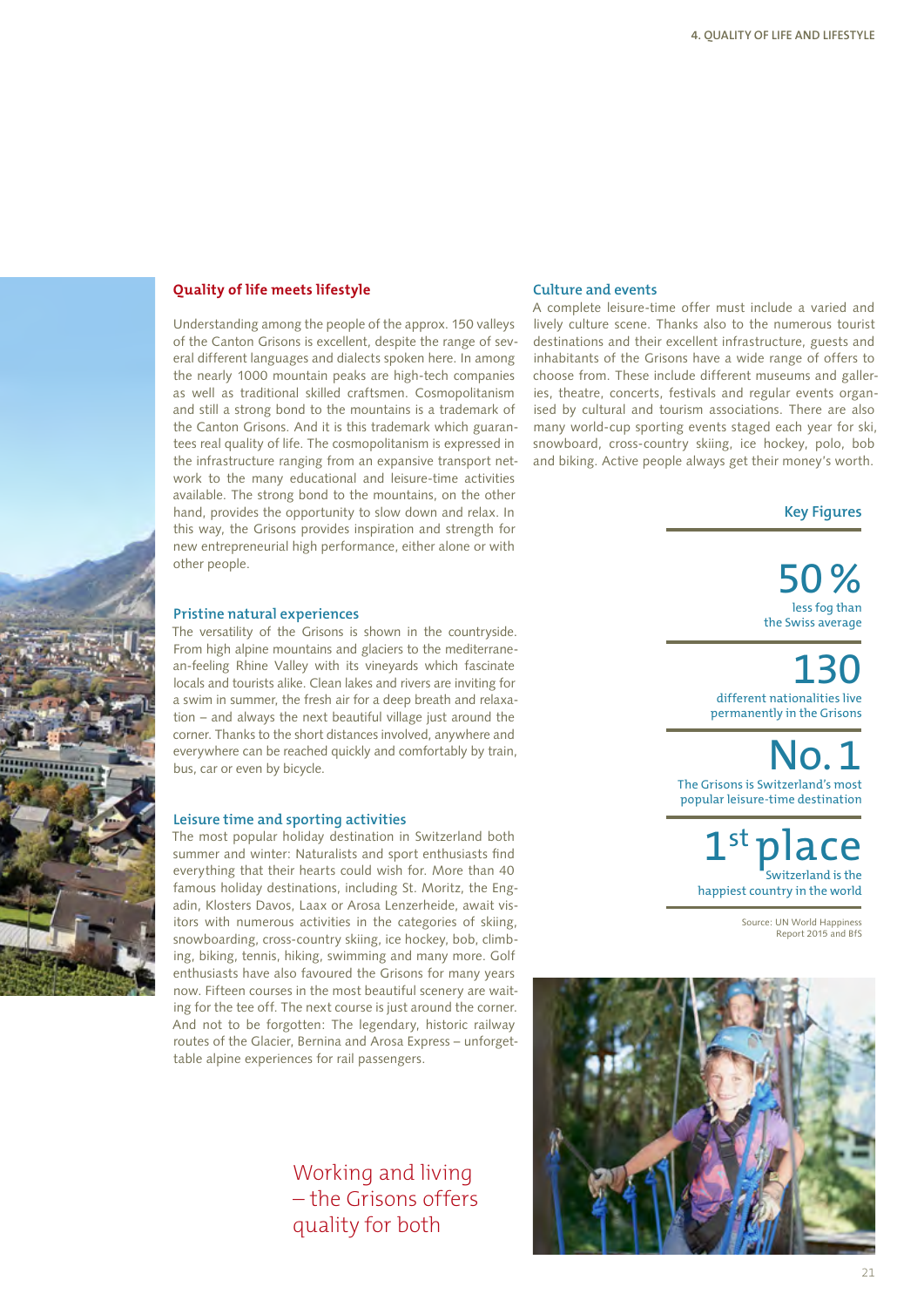# Regeneration and wellness



#### **Localities for relaxation and business events**

#### **Pure relaxation thanks to attractive wellness oases**

In the Grisons there are many wellness hotels with extensive bathing and sauna landscapes, spa areas and Turkish baths or hamams, which are usually also open to non-residential guests and provide relaxation in the evenings or at weekends. Among these are the well-known and renowned baths and hotels in Vals, Flims, Scuol, Bad Ragaz, St.Moritz, Pontresina, Arosa or Lenzerheide – the list is practically endless.

#### **First-class locations for seminars and congresses**

Along with seekers of wellness and relaxation, the firstclass hotels also provide excellent infrastructure for seminar and congress participants. It is no coincidence that the World Economic Forum (WEF) attracts the crème de la crème of industry and politics to the holiday paradise Davos. Staging an event in the Grisons means choosing variety and authenticity.

### Tolerance and personal freedom are given emphasis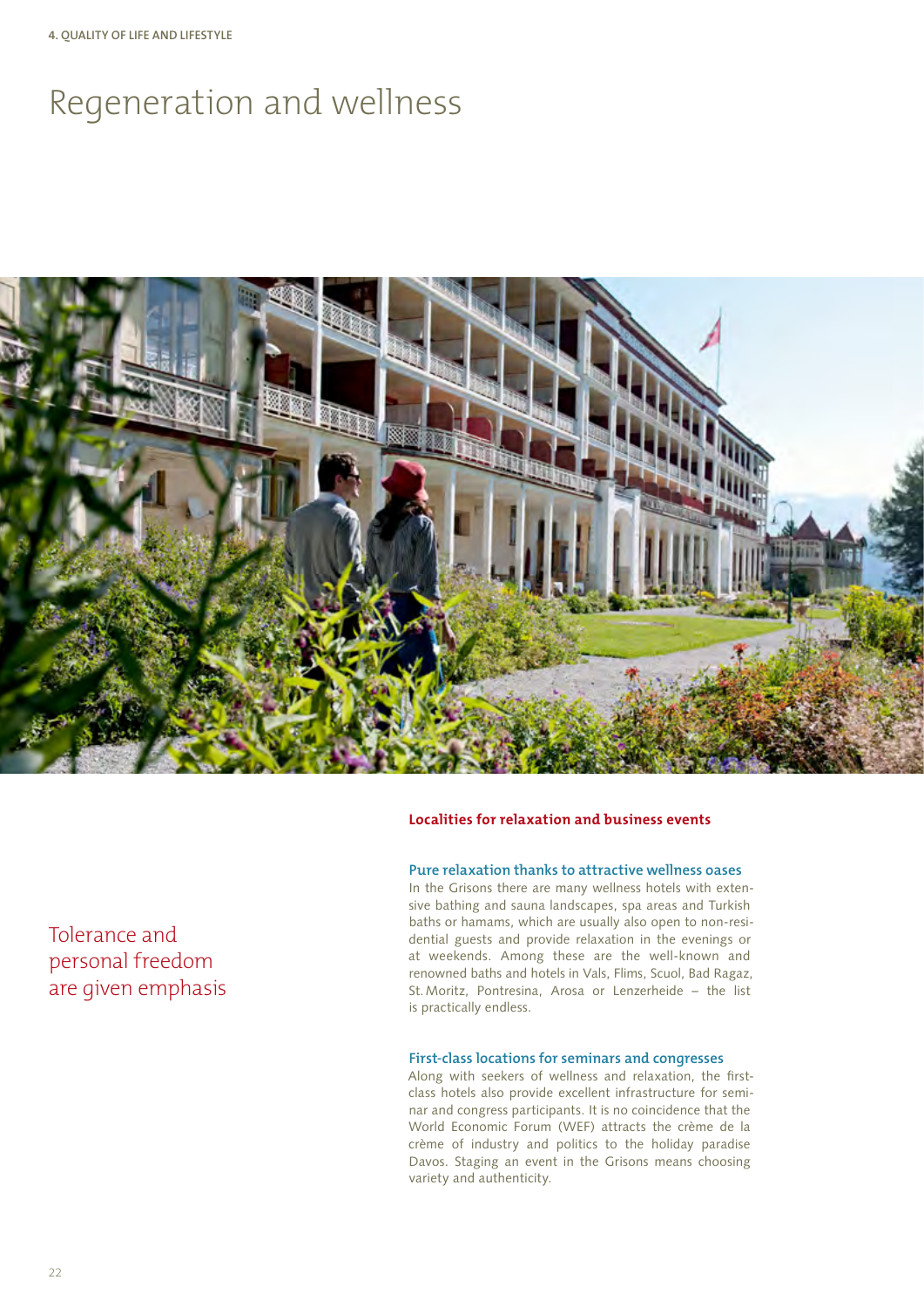# Cosmopolitan and family-friendly



**Hotel Schatzalp, Davos (also a Hollywood film location)**

#### **A paradise for families**

Throughout the Grisons you will find entrepreneurs and employees who relocated to the Grisons as soon as they started a family. The reason is clear: The Grisons is the ideal location to raise children and have an active and happy family life. Playing in nature, watching animals, freedom of movement, walking to school alone with other children, a myriad of leisure-time activities – children love all this. This is supplemented by the high quality of schooling and further education offers as well as the opportunity for families to afford a nice house – with garden if required. Real estate prices are significantly lower than the Swiss average.

#### **A cosmopolitan and tolerant population**

The population of the Grisons numbers nearly 195,000 people. Of these, 17.7% are foreign citizens. People from around 130 different nationalities have permanent residence in the Grisons. Three of the four official languages of Switzerland are spoken here as mother tongue: German, Italian and Rhaeto-Romanic. In addition, along with their mother tongue, most inhabitants of the Grisons also speak a foreign language. First foreign languages are taught already in primary school and increasingly, also English. In the international business environment, English is widespread along with the official national languages and is often used by people in leadership positions. A high degree of openness and tolerance is the result of this co-existence of different language groups and religions and the large number of foreign nationality residents. This makes it easier for foreign companies to work from a Swiss location.

### Switzerland is the happiest country in the world

Researchers examined 158 countries with regard to factors such as income. life expectancy, health system as well as subjective awareness such as the feeling of freedom or satisfaction.

Source: UN World Happiness Report 2015

## "The high quality of life was one of the reasons we chose a location in the Grisons."

**Roland Obrist, CEO of Oblamatik AG, part of the international Viega Group, Chur**

**The German Viega Group employs around 4000 employees at 5 production locations throughout the world.**



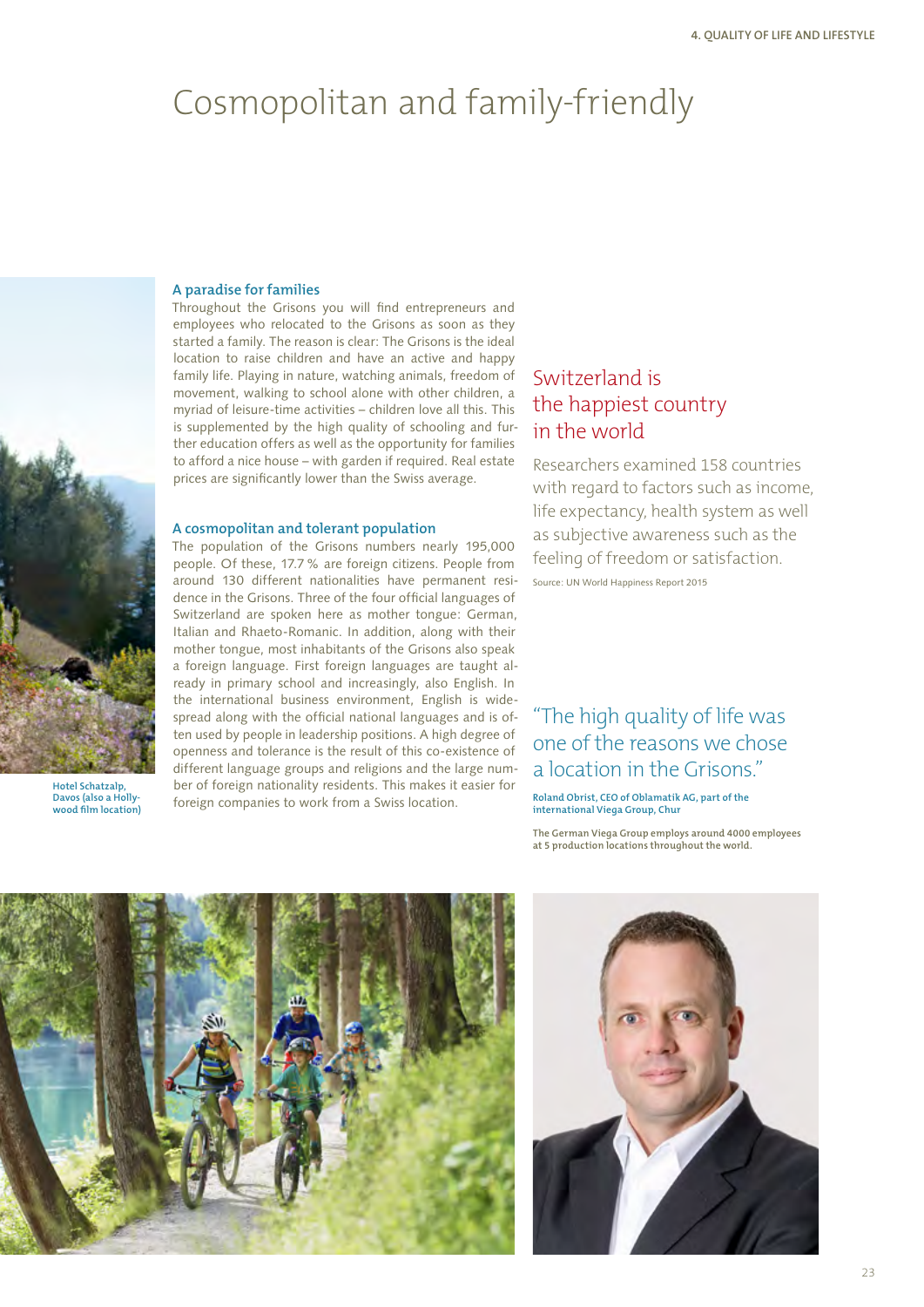# Health and Safety

#### **Quality of life: plenty of sunshine, no fog**

Good weather and a favourable climate improve wellbeing. The Grisons is one of the areas with the most sunshine in Switzerland and thanks to the long hours of sun and the mild climate, it is also the warmest vine growing area in the German-speaking part of Switzerland. Many different types of grape are grown here and are processed to create great wines. A further advantage is the low number of foggy days. In contrast to the agglomeration centers of Switzerland, there is very little fog in the Grisons. In short: A climate which promises zest for life.

#### **Safety means quality of life**

Freedom of movement and security are guaranteed everywhere and always in the Grisons. The very low crime rate speaks for itself. Children usually walk to school by themselves turning the journey into an important social adventure and allowing them to gain mutual experience. Athletes and nature lovers looking for peace and quiet are also safe, whether while hiking alone, jogging in the woods or biking in the evening after work.

#### **Excellent health service**

The health system in Switzerland is one of the best in the world. Highly trained medical personnel guarantee firstclass comprehensive treatment in doctors' practices, public hospitals and many private and special clinics. In the Grisons, there is always a doctor or hospital nearby.



**View of the Engadin mountain lakes**

"Good universities, technical colleges and the city of Zurich can be reached in less than one hour. We are located in the Grisons Rhine Valley because we greatly value the quality of life and the cluster for life science technology."

**Elmar Morscher, CEO Integra Biosciences, Zizers**

**Integra Biosciences relocated its headquarters from Zurich to the Grisons.**



### Tips and Information

**Culture and leisure-time activities** www.graubuenden.ch

**Weather forecasts** www.wetter-graubuenden.ch

**Public transport** www.rhb.ch | www.sbb.ch